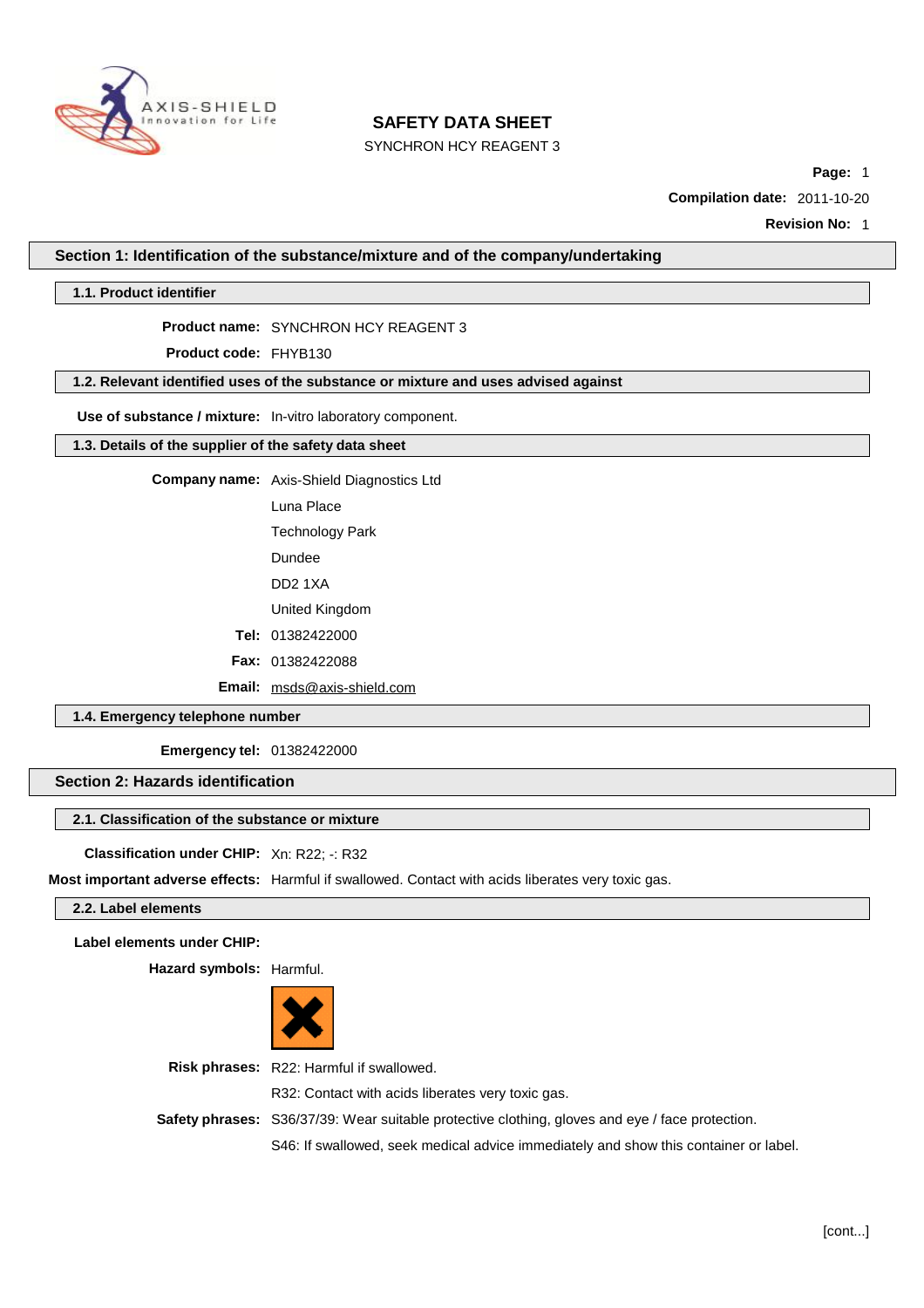## SYNCHRON HCY REAGENT 3

#### **2.3. Other hazards**

#### **PBT:** This substance is not identified as a PBT substance.

#### **Section 3: Composition/information on ingredients**

#### **3.2. Mixtures**

#### **Hazardous ingredients:**

SODIUM AZIDE

| <b>EINECS</b> | CAS        | <b>CHIP Classification</b> | <b>CLP Classification</b> | Percent |
|---------------|------------|----------------------------|---------------------------|---------|
| 247-852-1     | 26628-22-8 | T+: R28; -: R32; N: R50/53 |                           | $< 1\%$ |

#### **Section 4: First aid measures**

**4.1. Description of first aid measures**

**Skin contact:** Wash immediately with plenty of soap and water.

**Eye contact:** Bathe the eye with running water for 15 minutes.

**Ingestion:** Wash out mouth with water. Do not induce vomiting. If conscious, give half a litre of water to drink immediately. Transfer to hospital as soon as possible.

**Inhalation:** Remove casualty from exposure ensuring one's own safety whilst doing so. Consult a doctor.

#### **4.2. Most important symptoms and effects, both acute and delayed**

**Skin contact:** There may be mild irritation at the site of contact.

**Eye contact:** There may be irritation and redness.

**Ingestion:** There may be soreness and redness of the mouth and throat. There may be difficulty

swallowing. Nausea and stomach pain may occur. There may be vomiting.

**Inhalation:** Absorption through the lungs can occur causing symptoms similar to those of ingestion.

**Delayed / immediate effects:** Immediate effects can be expected after short-term exposure.

#### **4.3. Indication of any immediate medical attention and special treatment needed**

**Immediate / special treatment:** Not applicable.

**Section 5: Fire-fighting measures**

**5.1. Extinguishing media**

**Extinguishing media:** Suitable extinguishing media for the surrounding fire should be used. Use water spray to cool containers.

#### **5.2. Special hazards arising from the substance or mixture**

**Exposure hazards:** In combustion emits toxic fumes.

#### **5.3. Advice for fire-fighters**

**Advice for fire-fighters:** Wear self-contained breathing apparatus. Wear protective clothing to prevent contact with skin and eyes.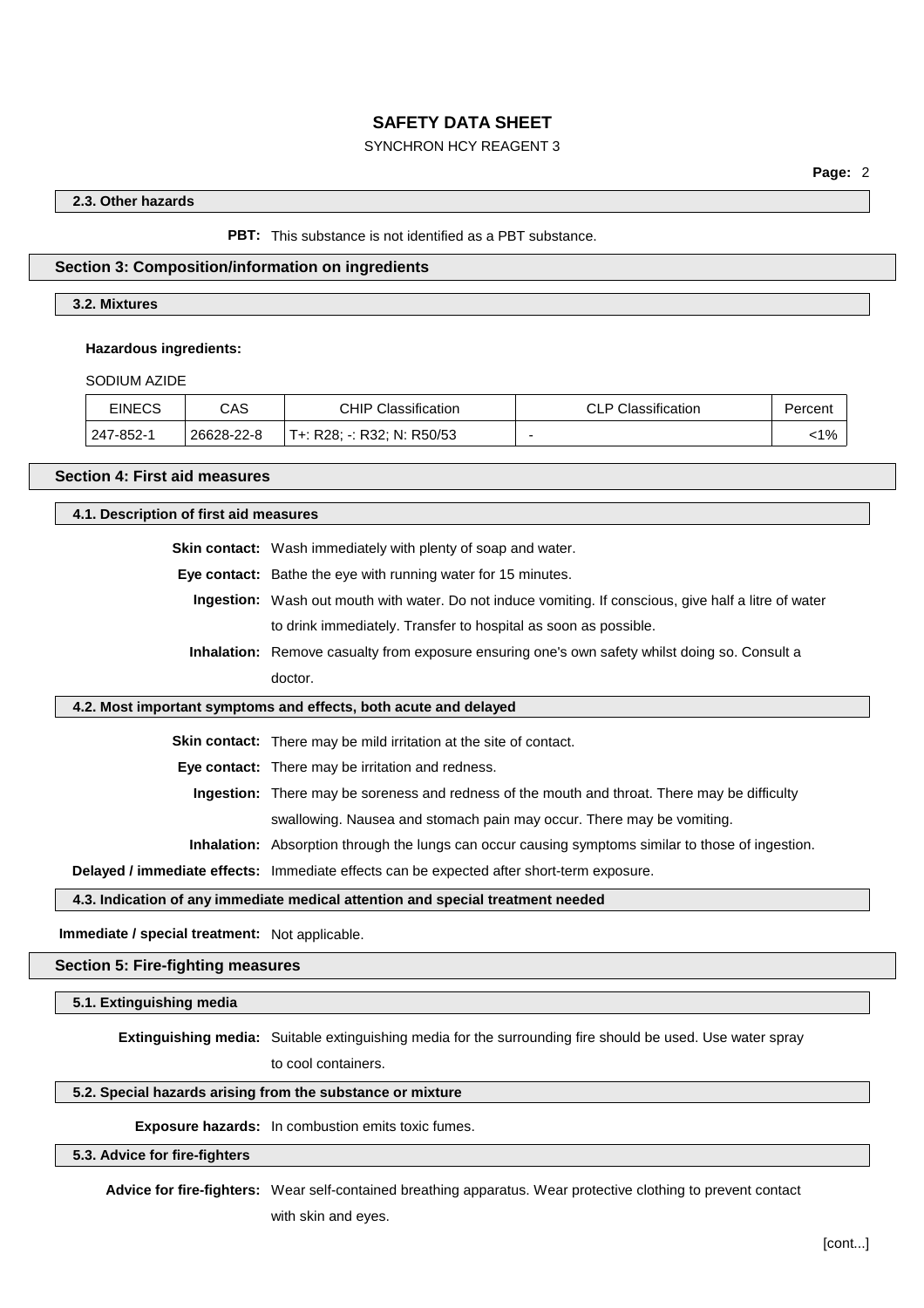## SYNCHRON HCY REAGENT 3

#### **Section 6: Accidental release measures**

#### **6.1. Personal precautions, protective equipment and emergency procedures**

**Personal precautions:** Refer to section 8 of SDS for personal protection details. Mark out the contaminated area with signs and prevent access to unauthorised personnel. Turn leaking containers leak-side up to prevent the escape of liquid.

**6.2. Environmental precautions**

**Environmental precautions:** Do not discharge into drains or rivers. Contain the spillage using bunding.

#### **6.3. Methods and material for containment and cleaning up**

**Clean-up procedures:** Absorb into dry earth or sand. Transfer to a closable, labelled salvage container for

disposal by an appropriate method.

**6.4. Reference to other sections**

**Reference to other sections:** Refer to section 8 of SDS.

## **Section 7: Handling and storage**

## **7.1. Precautions for safe handling**

**Handling requirements:** Avoid the formation or spread of mists in the air. Avoid direct contact with the substance.

#### **7.2. Conditions for safe storage, including any incompatibilities**

**Storage conditions:** 2-8°C. Keep container tightly closed.

**Suitable packaging:** Must only be kept in original packaging.

**7.3. Specific end use(s)**

**Specific end use(s):** No data available.

## **Section 8: Exposure controls/personal protection**

**8.1. Control parameters**

#### **Hazardous ingredients:**

#### **SODIUM AZIDE**

#### **Workplace** exposure limits: **Respirable** dust

| State | 8 hour TWA           | 15 min. STEL         | 8 hour TWA | 15 min. STEL |
|-------|----------------------|----------------------|------------|--------------|
| UK    | $0.1 \text{ mg/m}$ 3 | $0.3 \text{ mg/m}$ 3 |            |              |

#### **8.2. Exposure controls**

**Engineering measures:** Not applicable.

**Respiratory protection:** Respiratory protection not required.

**Hand protection:** Protective gloves.

**Eye protection:** Safety glasses. Ensure eye bath is to hand.

**Skin protection:** Protective clothing.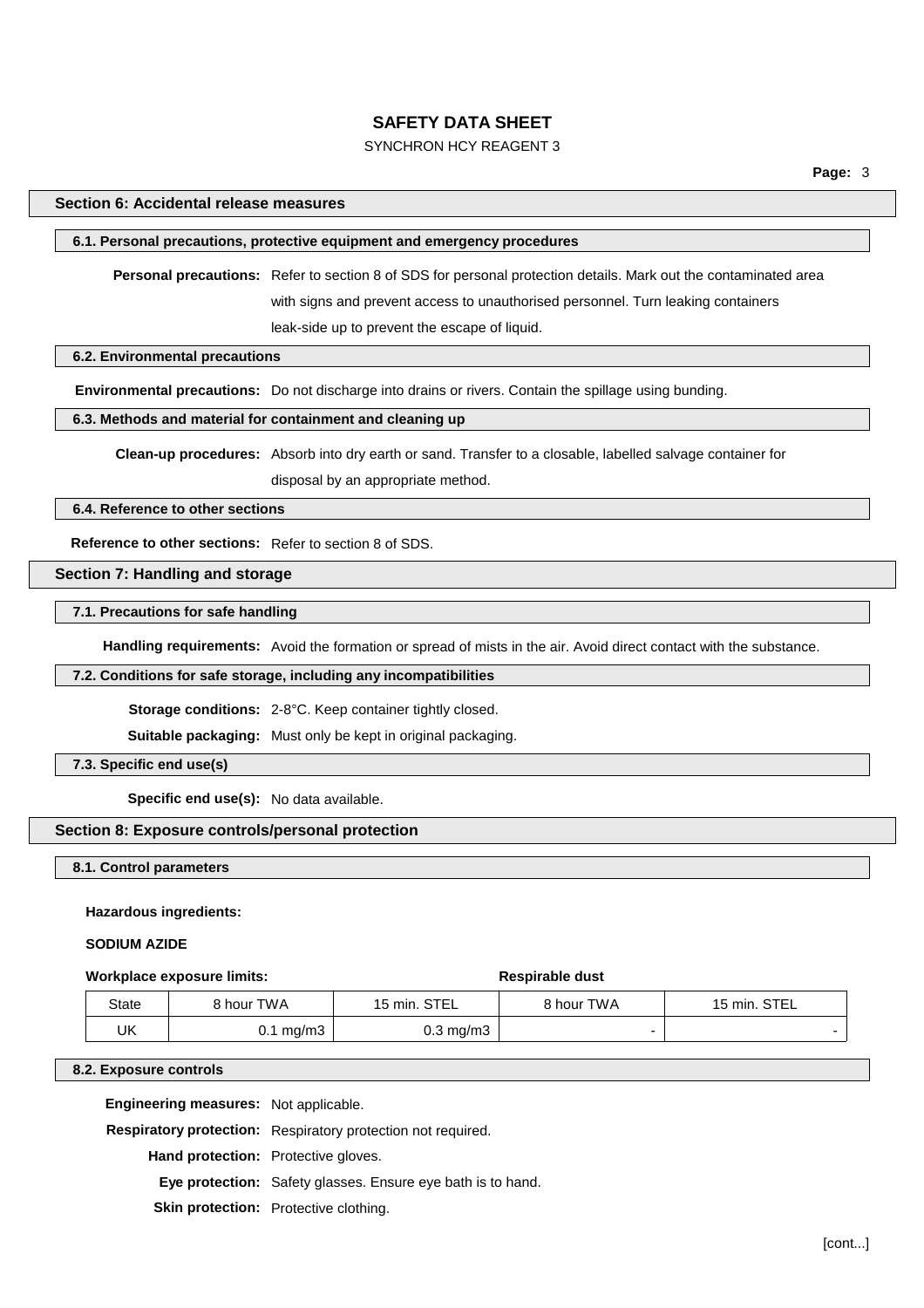## SYNCHRON HCY REAGENT 3

**Page:** 4

**Environmental:** No special requirement.

#### **Section 9: Physical and chemical properties**

#### **9.1. Information on basic physical and chemical properties**

**State:** Liquid

**Colour:** Yellow

**Odour:** Odourless

**Relative density:** 1.044

**9.2. Other information**

**Other information:** Not applicable.

## **Section 10: Stability and reactivity**

**10.1. Reactivity**

**Reactivity:** Stable under recommended transport or storage conditions.

**10.2. Chemical stability**

**Chemical stability:** Stable under normal conditions.

## **10.3. Possibility of hazardous reactions**

**Hazardous reactions:** Hazardous reactions will not occur under normal transport or storage conditions.

Decomposition may occur on exposure to conditions or materials listed below.

#### **10.4. Conditions to avoid**

**Conditions to avoid:** Heat.

**10.5. Incompatible materials**

**Materials to avoid:** Strong oxidising agents. Strong acids.

#### **10.6. Hazardous decomposition products**

**Haz. decomp. products:** In combustion emits toxic fumes.

#### **Section 11: Toxicological information**

#### **11.1. Information on toxicological effects**

#### **Relevant effects for mixture:**

| Effect         | Route | Basis      |
|----------------|-------|------------|
| (harmful)      | ING   | calculated |
| Acute toxicity | __    | dous.      |

**Symptoms / routes of exposure**

**Skin contact:** There may be mild irritation at the site of contact.

**Eye contact:** There may be irritation and redness.

**Ingestion:** There may be soreness and redness of the mouth and throat. There may be difficulty

swallowing. Nausea and stomach pain may occur. There may be vomiting.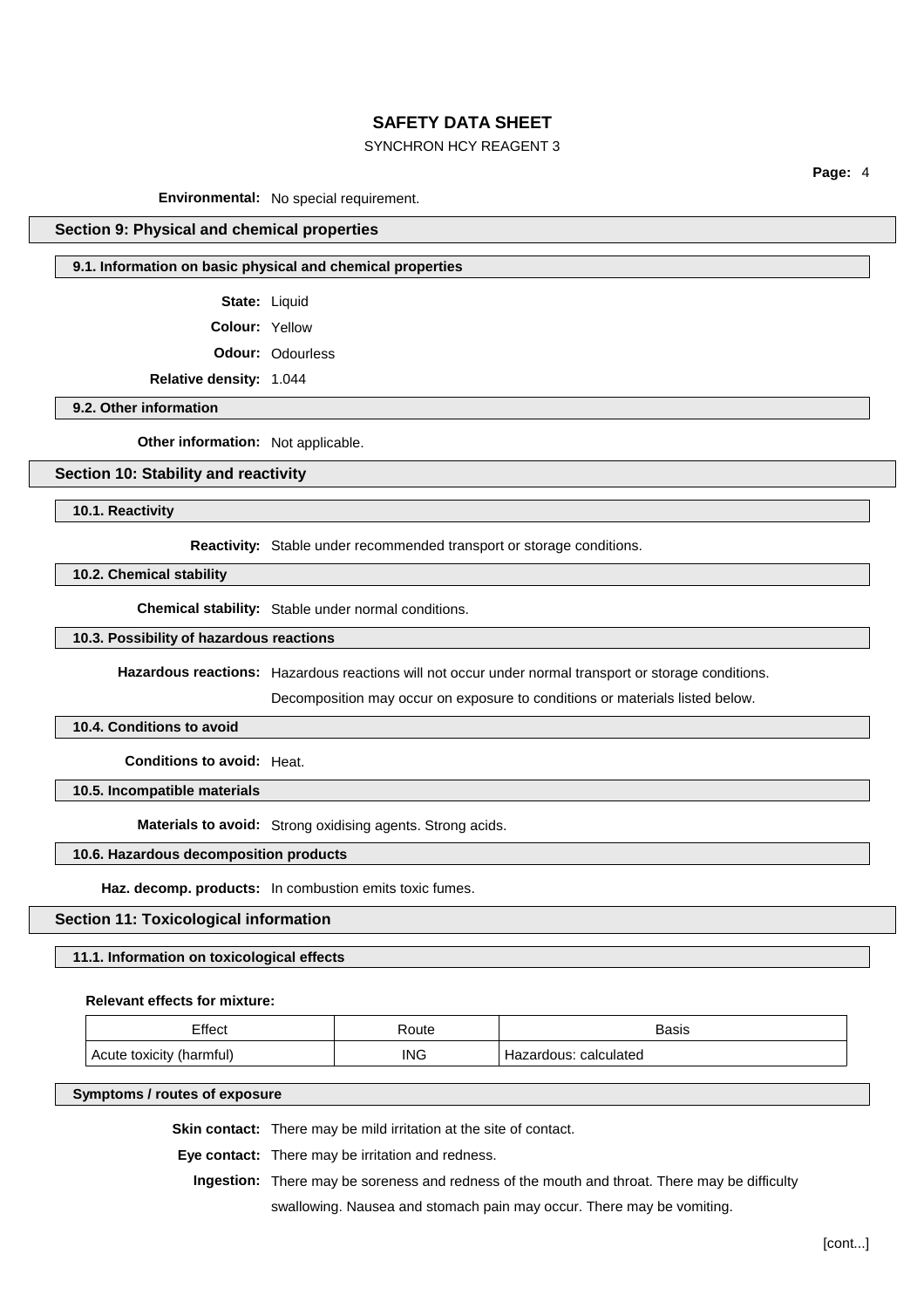## SYNCHRON HCY REAGENT 3

**Page:** 5

**Inhalation:** Absorption through the lungs can occur causing symptoms similar to those of ingestion.

**Delayed / immediate effects:** Immediate effects can be expected after short-term exposure.

**Other information:** Not applicable.

#### **Section 12: Ecological information**

**12.1. Toxicity**

**Ecotoxicity values:** Not applicable.

**12.2. Persistence and degradability**

**Persistence and degradability:** No data available.

**12.3. Bioaccumulative potential**

**Bioaccumulative potential:** No data available.

**12.4. Mobility in soil**

**Mobility:** Readily absorbed into soil.

**12.5. Results of PBT and vPvB assessment**

**PBT identification:** This substance is not identified as a PBT substance.

**12.6. Other adverse effects**

**Other adverse effects:** No data available.

**Section 13: Disposal considerations**

#### **13.1. Waste treatment methods**

**Disposal operations:** Transfer to a suitable container and arrange for collection by specialised disposal company. **Recovery operations:** Not applicable. **Waste code number:** 180107 **Disposal of packaging:** Dispose of as normal industrial waste. **NB:** The user's attention is drawn to the possible existence of regional or national regulations regarding disposal.

#### **Section 14: Transport information**

**Transport class:** This product does not require a classification for transport.

#### **Section 15: Regulatory information**

#### **15.1. Safety, health and environmental regulations/legislation specific for the substance or mixture**

## **Specific regulations:** Not applicable.

## **15.2. Chemical Safety Assessment**

**Chemical safety assessment:** A chemical safety assessment has not been carried out for the substance or the mixture by the supplier.